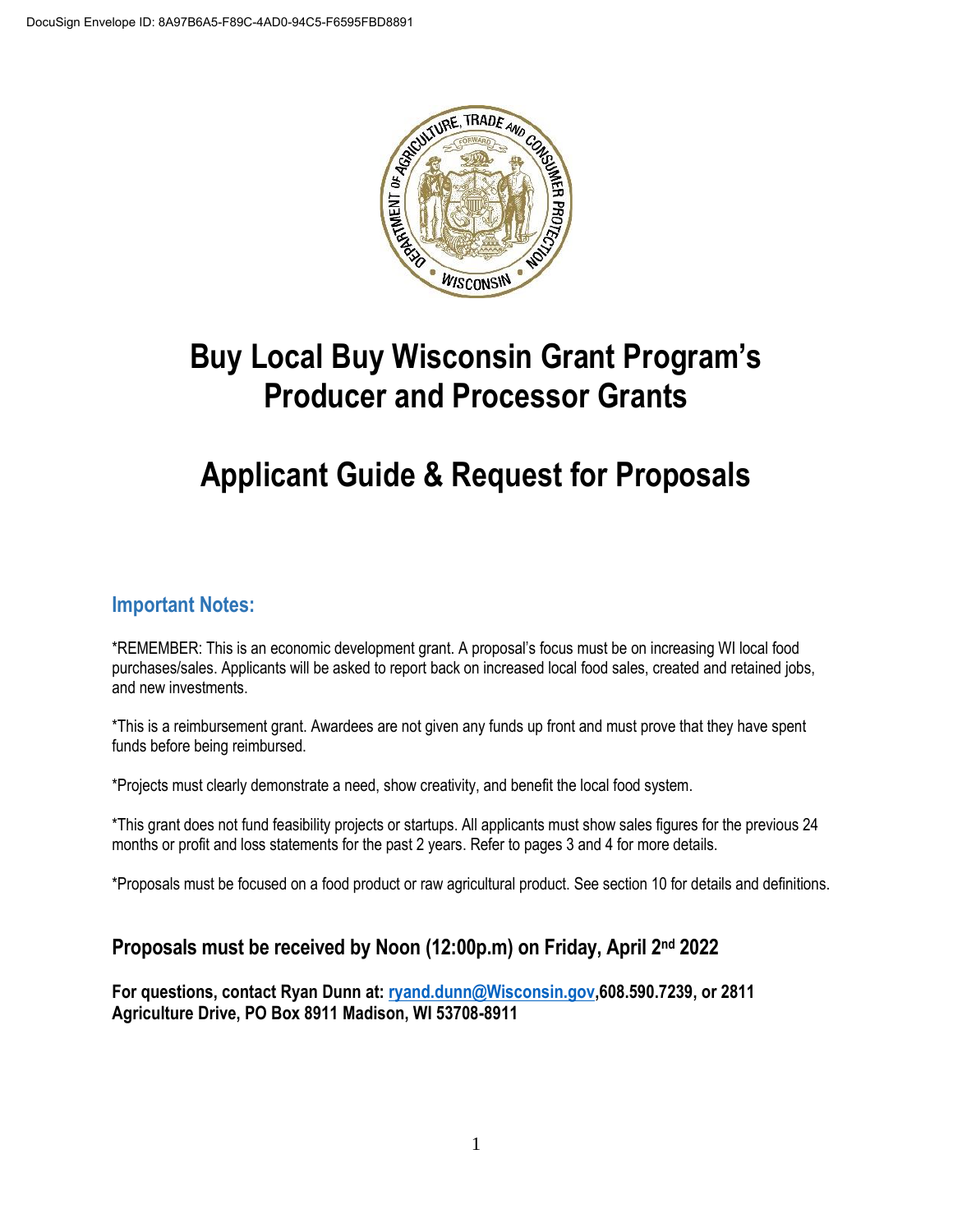## **Table of Contents**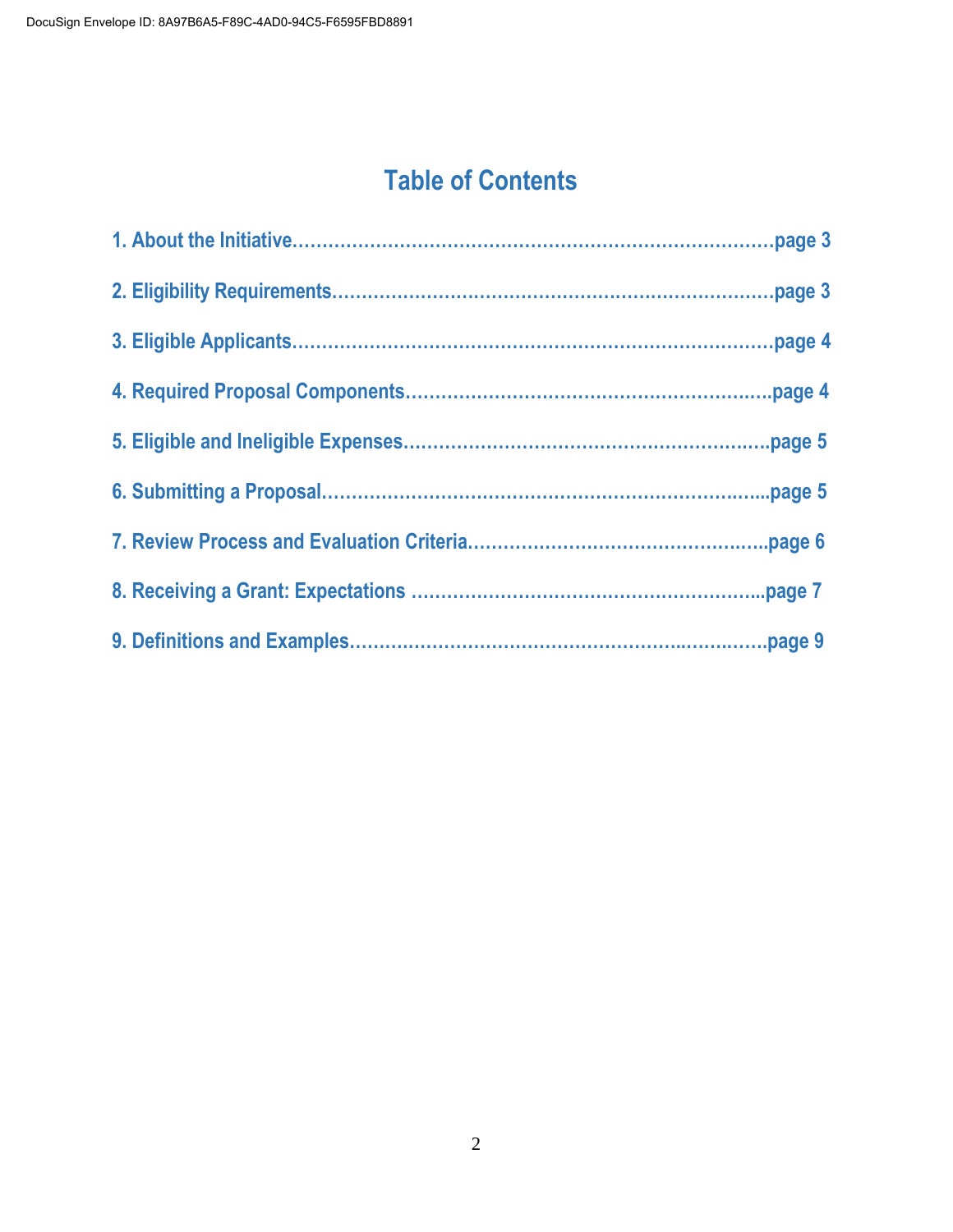## **1. About the Buy Local Grant Program**

The *Buy Local, Buy Wisconsin* (BLBW) program seeks to increase awareness and consumption of locally produced foods and related products and to increase the production and improve the distribution of foods and related products for local consumption. The Buy Local Buy Wisconsin Grant program is an economic development program designed to help the Wisconsin agricultural and food industry find ways to improve food production, processing, marketing, and distribution with the ultimate goal of expanding Wisconsin's local food system. BLBW grant funds are administered by the Division of Agricultural Development at the Department of Agriculture, Trade & Consumer Protection (DATCP). Wis. Stat. § 93.48; Wis. Admin. Code ch. ATCP 161, subch. IV. .

DATCP may award grants to individuals or organizations to fund projects that are designed to increase the sale of Wisconsin agricultural or food products to local purchasers. This includes grants for projects to create, expand, diversify, or promote any of the following:

- Local food marketing systems and market outlets.
- Local food and cultural tourism routes.
- Production, processing, marketing, and distribution of Wisconsin food products primarily for sale to local purchasers.

Wis. Stat. § 93.48(1); Wis. Admin. Code §§ ATCP 161.42(1).

In keeping with the objectives articulated in Wisconsin law, DATCP invites proposals for projects to increase the demand for and supply of locally produced foods in Wisconsin.

Grants are awarded following a competitive review process. Please closely refer to the evaluation criteria when preparing your proposals. The target date for grant award notification is June 1, 2022.

## **2. Eligibility Requirements**

• Requests must be between \$5,000 and \$50,000.

• Budget must show at least a 1-to-1 match. (For every dollar of BLBW funds requested, applicant must spend at least one dollar cash or in-kind funds on the project.)

• Project must be completed within 24 months after contract is signed by DATCP. A no-cost extension of up to one year is available upon request and is granted at the discretion of DATCP.

• Primary beneficiaries are Wisconsin agriculture products based businesses (including farms, value-added food businesses, processors, growers associations, famer/rancher coops, schools and institutions, food service operations, and non-profit organizations).

• Private farms or agribusinesses applying for funds must be selling at least 51% of their agricultural products locally [\(see definition of local at end of guide\)](#page--1-0). Value-added food businesses or processors must be purchasing or growing at least 51% of their product (by weight) ingredients locally.

• If you have received funding from the Buy Local, Buy Wisconsin Grant program within the last four years, you are not eligible to apply.

• If you currently have any grant with DATCP's Division of Agricultural Development, you are not eligible to apply (this includes Specialty Crop Block Grants, Meat Processor Infrastructure Grants and Dairy Processor Grants).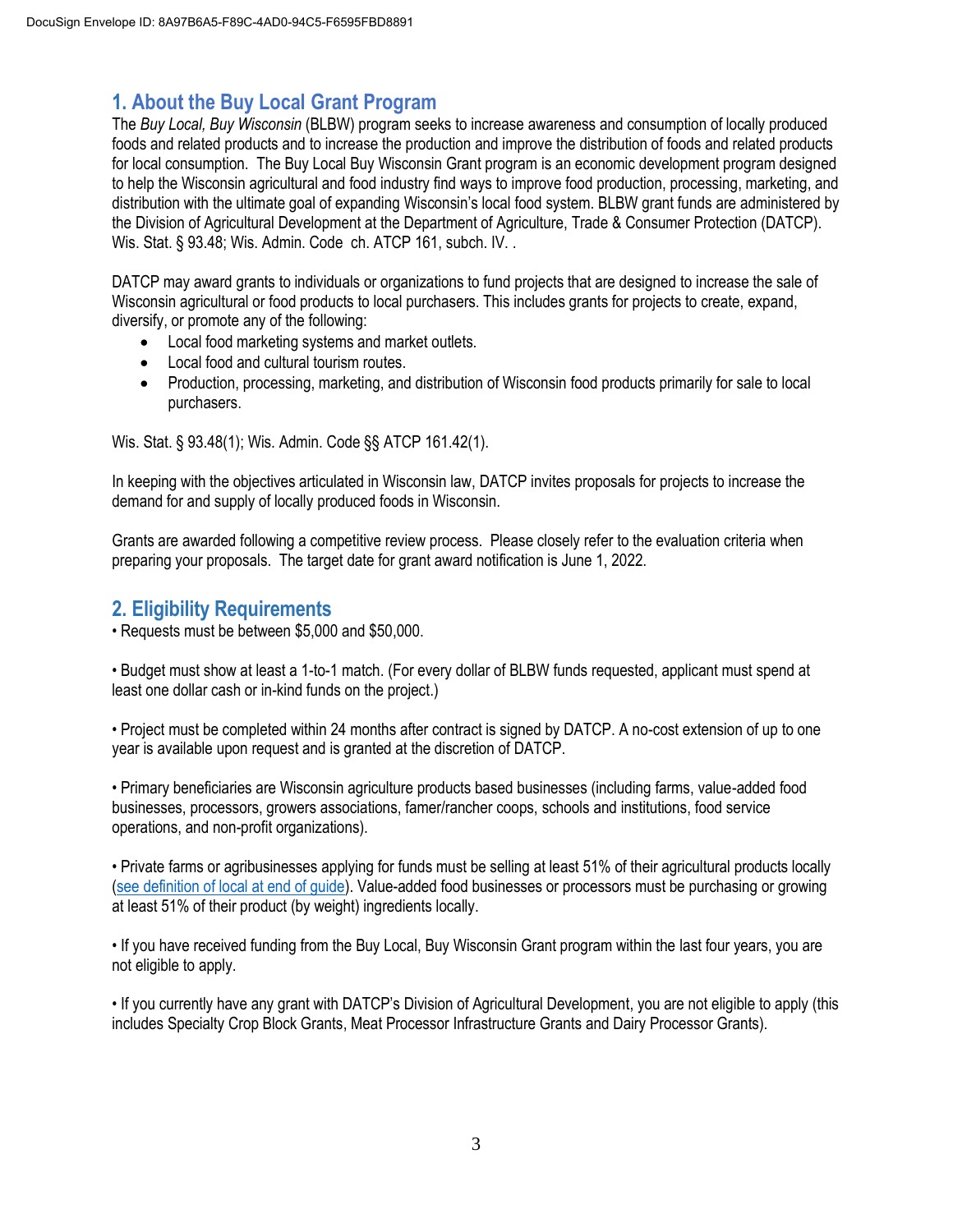## **3. Eligible Applicants**

Individual independent producers selling locally; individual independent processors using WI ingredients that make up 51% of their product by weight (it must be demonstrated in the grant application that they are purchasing WI product by listing their suppliers and their product used); groups of independent producers (e.g. 4 farms working together); and Farmer/Rancher Cooperatives, Grower Associations, schools and institutions, food service operations, and non-profits. Producers and processors will receive extra consideration.

Proposals may involve collaborations or partnerships between producers, food businesses, industry, academia or organizations, schools and institutions, and food service operations. Applicants may cooperate with any public or private organization. Applicants MUST supply proof of operation for at least 2 years (e.g. 24 months of sales figures).

Each applicant must designate an individual who has authority to sign a contract with DATCP on its behalf. Each applicant must also indicate an individual who will be the lead person responsible for implementing the project. Each applicant, including co-applicants, must demonstrate a proven ability to carry out all elements of the proposed project. Preference will be given to projects whose lead person or entity has a proven track record of grant management and/or a long-standing track record of strong fiscal experience and capability. Employees of DATCP and family members (i.e., mother, father, brother, sister, spouse, and children) are not eligible to receive a grant or participate as a project collaborator.

## **4. Required Proposal Components**

#### **Proposal Required Elements**:

- Proposals must include all of the required elements listed below.
- Proposal's narrative may not exceed 4 pages in length excluding the cover page, sales figures & budget templates.
- Proposals must be in 12pt, Times New Roman font and single spaced.
- Proposals will be accepted in .doc or .pdf format only.
- A W-9 must be submitted with each proposal.

#### **Proposal Required Elements Checklist:**

- $\Box$  Cover Page use template provided
- $\Box$  Budget/budget narrative use template provided
- $\Box$  Narrative may not exceed 4 pages (reviewers are only required to read 4 pages of narrative)
	- o Project Goals and Objectives/Work Plan
		- List the project goal(s).
		- List the specific objectives necessary to meet goal(s).
		- Provide a brief outline of the work plan. (Assume projects will start in June 2022).
	- o Anticipated Project Results
		- Funded projects will be asked to report on economic development activity including: increased local food sales, new and/or retained jobs, and new investment generated. List and describe your economic development expected results and **how you plan to measure them**.
	- o Financial Capability/Sustained Business Growth
		- Include the past two years' sales figures or a P&L statement (doesn't count toward the narrative).
		- Include award of other state or federal grants for this project.
		- Explain how this project or outcomes from this project will continue when grant funds are expired.
		- Explain the financial feasibility of project.
		- Submit a copy of organization/business two-year budget for 2021-2022, in addition to the grant project budget.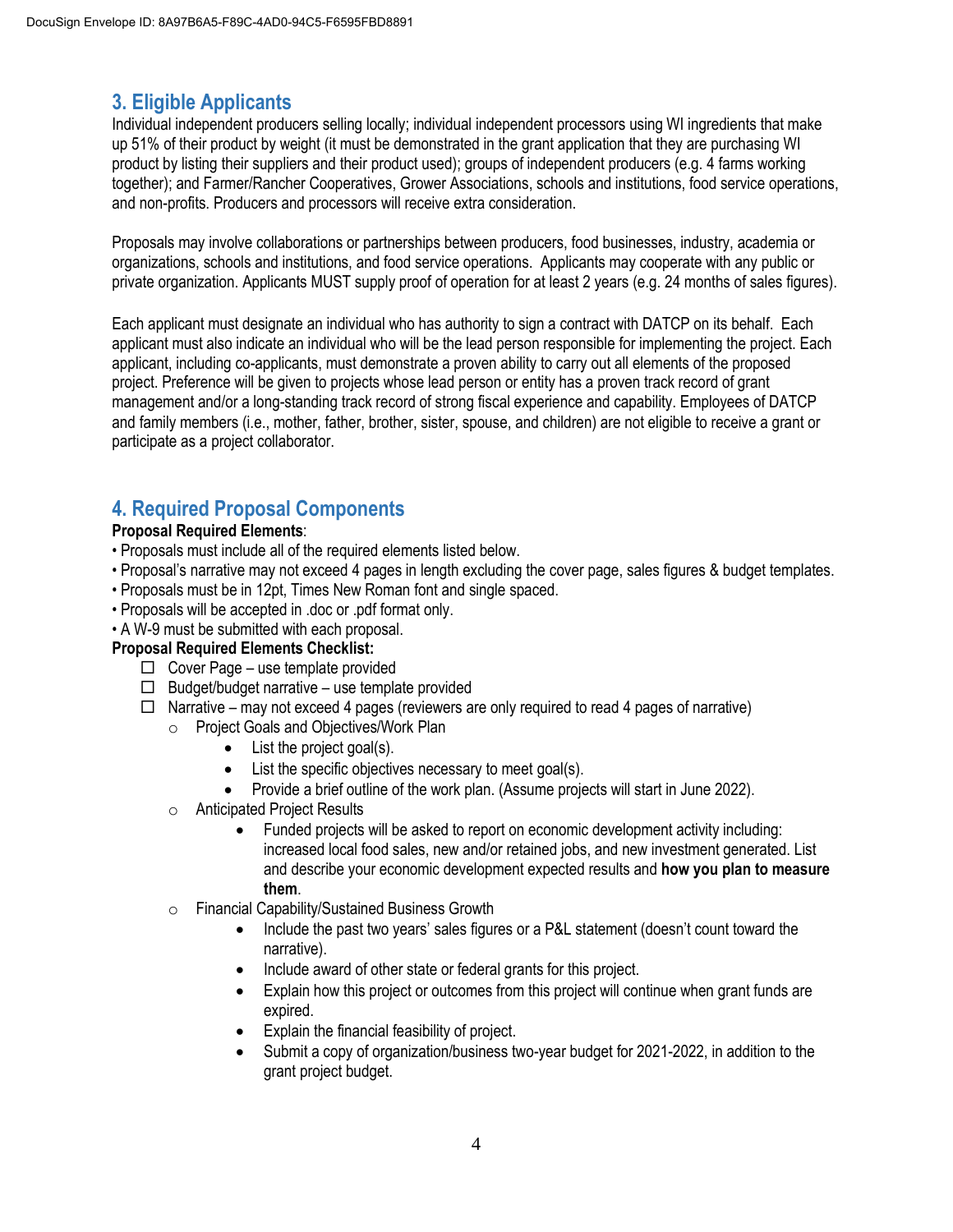o Support/Commitment

This section should illustrate how the proposed project is either driven by or supported by local food producers and buyers.

- Do you have buyers/markets committed to purchasing food products as a part of this proposed project?
- Do you have producers/suppliers committed to selling food products as a part of this proposed project?
- Include two letters of commitment. Letters of commitment may be written by buyers for the product (CSA members, market customers, wholesale buyers, restaurant, school or institutional buyers) or producers you will purchase raw product from. Letters of support (as opposed to letters of commitment) will not be reviewed.

Proposals must adhere to the requirements and objectives in the template provided in the application form. Please refer to the evaluation criteria found on pages 6 and 7 in this manual when preparing your full proposal.

| $mg$ and $m = mg$ and $m = mg$                             |                                                         |
|------------------------------------------------------------|---------------------------------------------------------|
| <b>Eligible Expenses</b>                                   | <b>Ineligible Expenses</b>                              |
| Including but are not limited to:                          | Including but are not limited to:                       |
| Salaries/wages and fringe benefits                         | Administrative or overhead costs that are not direct    |
|                                                            | costs of the grant project                              |
|                                                            |                                                         |
| Real estate and equipment rental or leasing                | Capital expenses such as build outs or expansions, or   |
|                                                            | real estate                                             |
| Consulting for whole farm planning, accounting,            | Consultant fees for construction (e.g., plumbing,       |
| business planning, marketing, food safety, branding        | woodwork, electrical work, etc.)                        |
| and web development                                        |                                                         |
| The purchase of equipment whose full value is              | Equipment valued at \$5,000.00 or more per item with a  |
|                                                            |                                                         |
| \$4,999.00 or less per item                                | depreciation of more than one year                      |
| Travel* via automobile (vehicle rental/mileage             | Plane travel, hotel stays, per diem                     |
| reimbursement)                                             |                                                         |
| Public information such as banners, yard signs, or         | Promotional items such as t-shirts, pens, mugs, etc. to |
|                                                            |                                                         |
| brochures.                                                 | be used as give-aways, for staff attire, or for sale    |
| Supplies (e.g coolers, totes, labels, printers, computers, | Repayment of loans or mortgages                         |
| software)                                                  |                                                         |
|                                                            | Rent or contract payments for time periods extending    |
|                                                            |                                                         |
|                                                            | beyond the term of the grant contract                   |
|                                                            | Raw product, product ingredients or other major costs   |
|                                                            | in product production such as animal processing are     |
|                                                            | ineligible.                                             |
|                                                            |                                                         |
|                                                            | Application/registration fees for licenses, tradeshows, |
|                                                            | or events                                               |

## **5. Eligible and Ineligible Expenses**

\* Travel expenses must follow state travel guidelines.

## **6. Submitting Your Proposal**

Proposals must be submitted to Ryan Dunn at [ryand.dunn@wisconsin.gov.](mailto:ryand.dunn@wisconsin.gov) doc or .pdf versions are the only format accepted. All documents must be included in one file, (e.g a single pdf or doc). Proposals must be received by **Noon (12:00p.m) on Friday, April 2nd 2022.**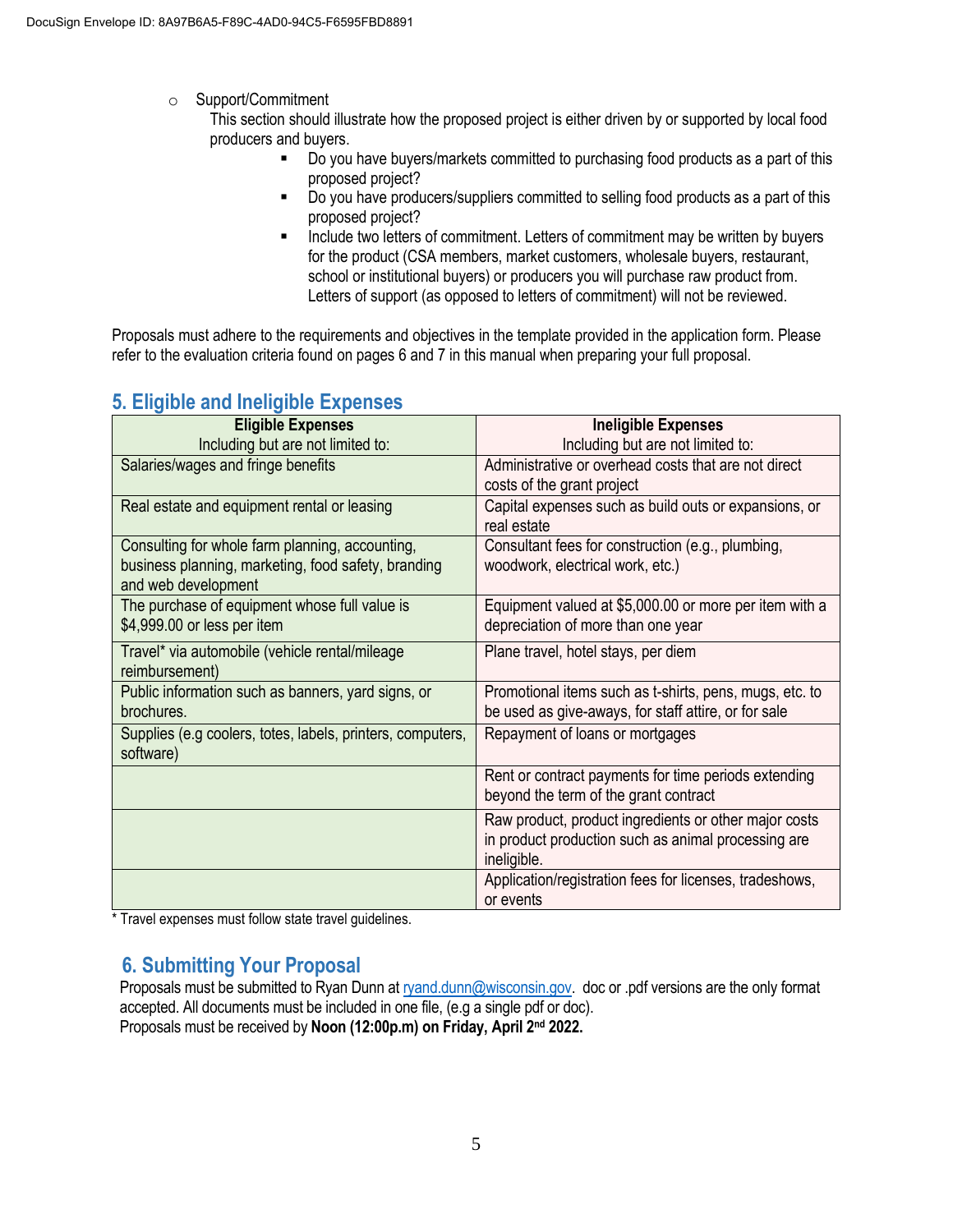## **7. Review Process and Evaluation Criteria**

Each proposal must include sufficient information to allow the reviewers to evaluate the proposal. The proposal must merit financial support and demonstrate that the proposed project has clearly stated objectives, a sound work plan, and necessary expertise to successfully complete the project. In evaluating the proposal, the DATCP will consider whether the proposal complies with this Request for Proposals and Wis. Admin. Code. ch. ATCP 161, subch. IV.

#### **Evaluation Criteria**

Need

- Preliminary work justifies the proposed project.
- Project demonstrates filling a business need or opportunity.
- Fills or creates a clearly defined new market opportunity for selling Wisconsin produced foods to Wisconsin buyers.

#### Goals/Objectives/Work Plan

- Proposed work plan is reasonable in relation to timeline and project team.
- Work plan clearly linked to project goals and desired outcomes.
- Demonstrates innovation in project management and approach.

#### Anticipated Results

- **Project demonstrates that it will increase the purchase of WI food products for sale to local purchasers, and includes a way to measure the increase that is directly related to project work.**
- Project demonstrates economic development in the form of new/retained jobs, new investment, increased sales, etc.
- Project benefits clearly demonstrate return on project investment.
- Project illustrates a direct benefit to local food producers or local markets.
- Will build supply chain infrastructure for building Wisconsin's local food system.
- Builds a competitive advantage for Wisconsin agriculture.
- Is the applicant a processor or producer?

#### Project's approach to measuring and tracking project results.

- Project clearly defines expected results.
- **Project incorporates a viable method for tracking and measuring project results**.
- Project goals clearly translate into anticipated results
- Budget allocation for tracking and measurement is reasonable.

#### Financial Feasibility/Sustained Business Growth

- Viability of business and market outcomes.
- Fiscal strength, management, and technical qualifications of applicant
- Project will result in sustained economic impact or business growth.
- Proposal clearly identifies how the project will continue/be sustained beyond the life of the grant.

#### Budget

- Budget items are clear, efficient and reasonable. Justification exists for each budget item.
- Budget items and work plan tasks are clearly linked.
- Consultants are identified when proposal is sent to DATCP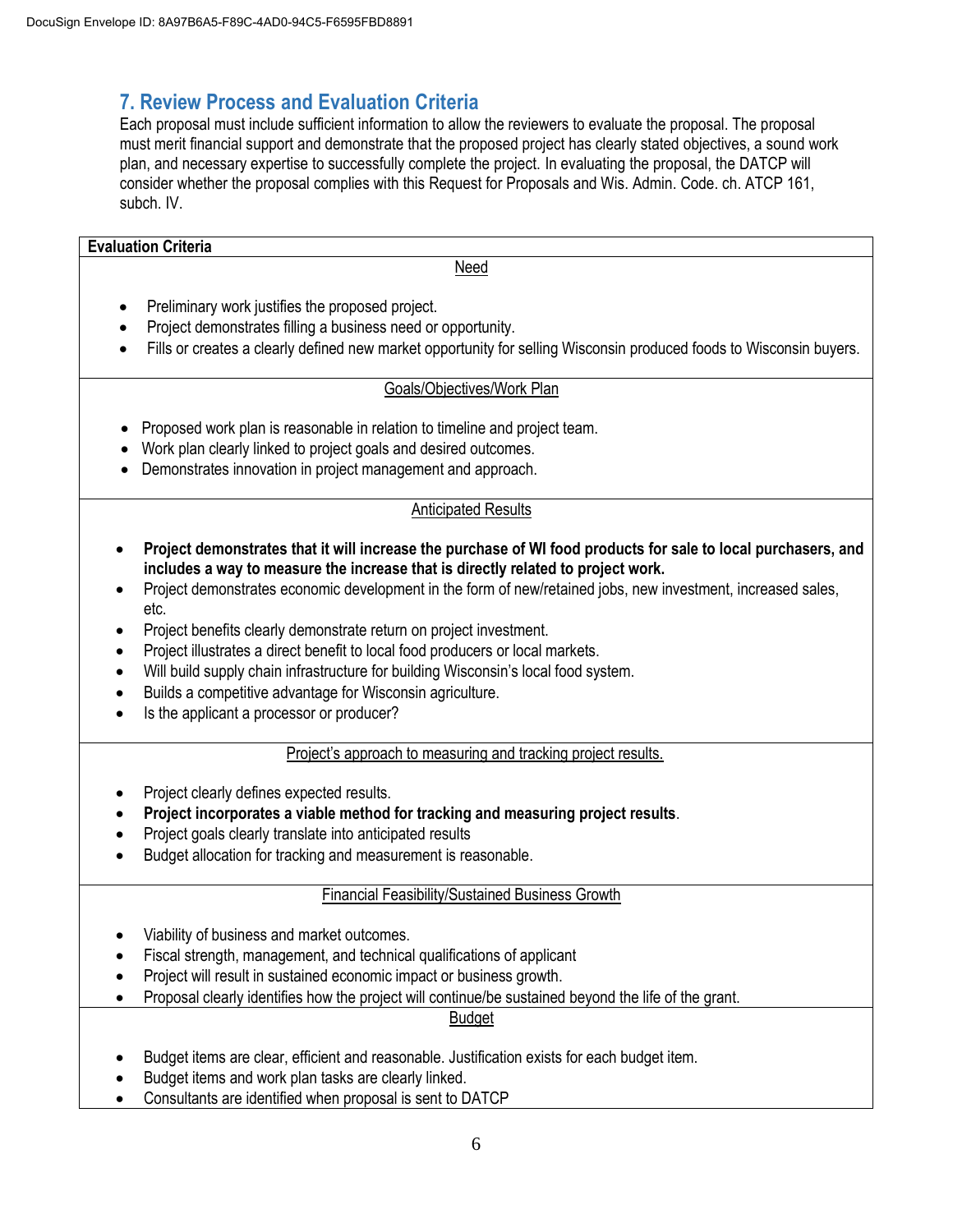- Your budget must include any expenses you anticipate for the grant.
- 1:1 match is identified.

#### Support/Commitment

- Strong project support by participants, partners, industry and other relevant individuals or organizations.
- Project leadership and commitment detail the experience of the project leader to carry out the project.
- Qualifications of project team match needs of project.

#### Communications/Project Replication

- Clearly defines how project information will be shared with the local food community.
- How similar efforts could be replicated in other areas of the state.

## **8. Receiving a Grant: Expectations**

#### CONTRACTS

A contract will be developed by DATCP for each funded project. Upon agreement to the contract terms by the applicant, the DATCP Secretary will consider the contract for final approval. No funding commitment is final until the contract is signed and executed. **Project work may not begin until DATCP signs and returns the contract**.

BLBW program staff will monitor and evaluate each funded project. DATCP reserves the right to audit the applicant's books and records relating to the performance of the project during and up to four years after completion of the project.

Grant contracts must be signed and returned to DATCP within 30 days of receipt. Failure to submit an executed copy of the contract within 30 days of receipt may result in the loss of awarded grant funds, unless the delay is approved by DATCP.

#### PAYMENTS

Requests for reimbursements will be accepted on a semi-annual to quarterly basis. There must be at least two requests for reimbursement throughout the year. One large reimbursement at the end of your project will not be allowed. To receive reimbursement, grantees must provide assurance that the work has been completed (i.e., include receipts and invoices) and must clearly outline expenditures. Twenty-five (25) percent of the total grant funds will be retained until receipt of the completed final report, presentation of project and receipts for all expenditures.

#### LIABILITY

DATCP will not be held liable for any costs incurred by any firm for work performed in the preparation of and production of an application or for any work performed prior to the formal execution of a contract.

#### OPEN RECORDS

Applications submitted for funding and all related contracts and reports shall be subject to disclosure under the Public Records law. If the grant applicant or recipient requests any information be deemed a trade secret, the document should be labeled using "trade secret" and the requested status should be noted to DATCP when the document is submitted. The department shall notify the grant recipient if a public records request is made for the information claimed to be trade secret by the grant recipient. Such information may be kept confidential by the department only as authorized by law (see s. 19.36(5), Wis. Stats.).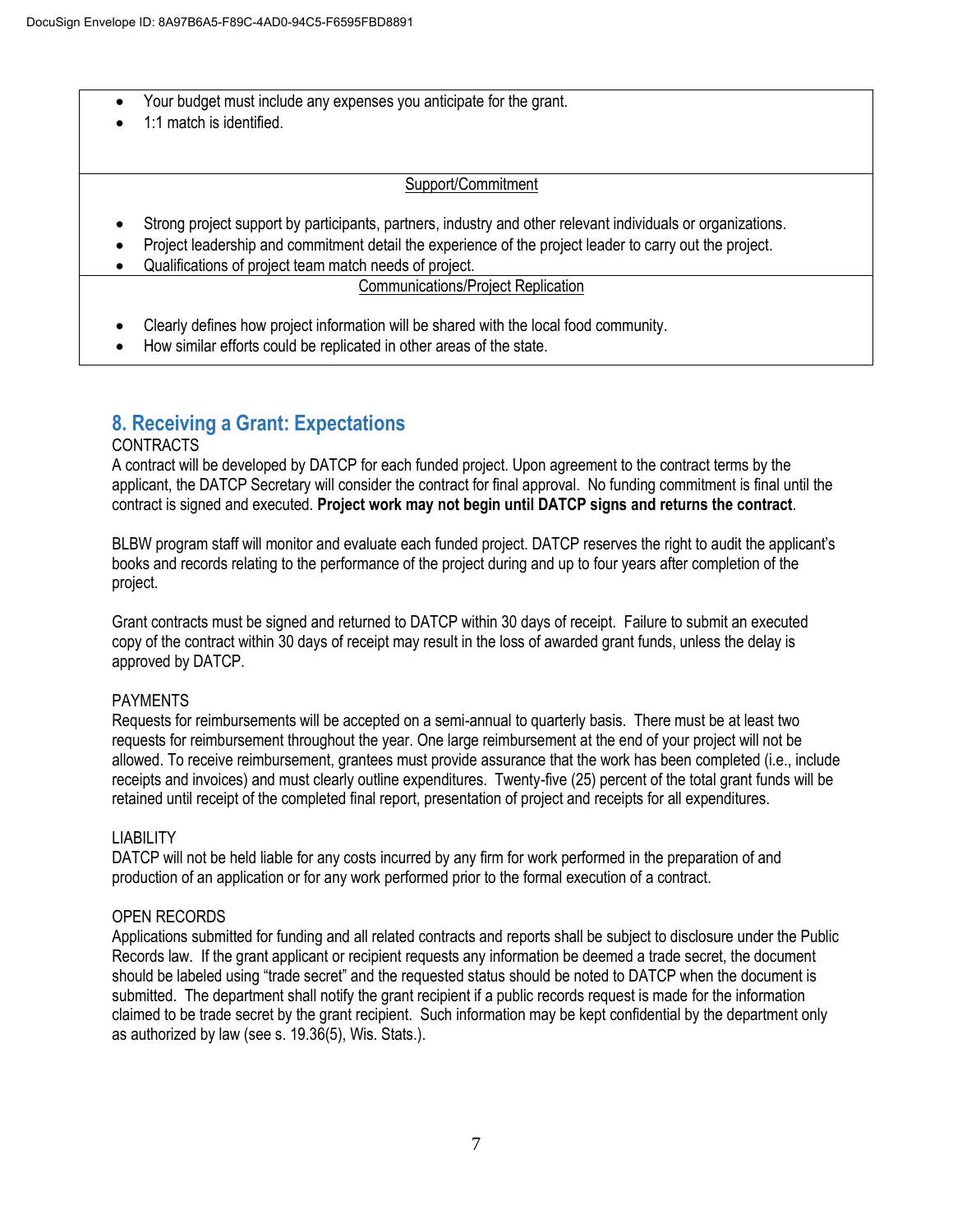#### REPORTING REQUIREMENTS

DATCP reserves the right to modify reporting requirements during the course of the project. Each approved grant recipient must submit semi-annual performance reports and one final performance report.

The semi-annual performance report template will be provided and shall include the following:

1. Briefly summarize activities performed, targets, and/or performance goals achieved during the reporting period for each project.

2. Note unexpected delays or impediments as well as favorable or unusual developments for each project.

3. A quantitative summary illustrating the increase in sales of locally grown or produced Wisconsin food products, new and/or retained jobs, and new investment during the reporting period due to project work.

4. Other quantitative measures including number of producers and Wisconsin buyers affected by work, infrastructural improvements to local food industry, and media/communication work performed.

- 5. Outline work to be performed during the next reporting period for each project.
- 6. Comment on the level of grant funds expended to date for each project.

The final performance report template will be provided and shall include the following:

1. A brief description of original intent of the project and perceived benefit of the project. How the issue or problem was approached via the project.

2. How the goals of the project were achieved.

3. A quantitative summary illustrating the increase in sales of locally grown or produced Wisconsin food products,

new and/or retained jobs, and new investment during the reporting period due to project work.

- 4. Results, conclusions, and lessons learned for each project.
- 5. How progress has been made to achieve long term outcome measures for each project.
- 6. Additional information available (e.g., publications, web sites).
- 7. A plan to disseminate the project results to the industry.
- 8. Contact person for each project with telephone number and email address.

In addition to the final project report, DATCP reserves the right to conduct a follow-up survey of funded projects in order to determine long-term impacts of the project.

Applicants who do not submit monthly reports on time, and/or submit incomplete reports, may be required to return all previously disbursed funds to DATCP and/or may be removed from future funding opportunities.

#### **RECORD REQUIREMENTS**

The grantee will be responsible for setting up and maintaining a project file that contains all records of correspondence with DATCP, receipts, invoices, and copies of all reports and documents associated with the project. The grantee shall retain all data and other records relating to the acquisition and performance of the Grant Award Agreement for a period of four years after the completion of the contract. All records shall be subject to inspection and audit by state personnel at reasonable times. Upon request, the grantee shall produce a legible copy of any or all such records.

#### OTHER CONSIDERATIONS

All applications submitted in response to this RFP become the property of DATCP. The agency reserves a royaltyfree, nonexclusive and irrevocable license to reproduce, publish, otherwise use, and to authorize others to use materials produced under this grant agreement.

DATCP also reserves the right to:

•Post funded applications to the DATCP website.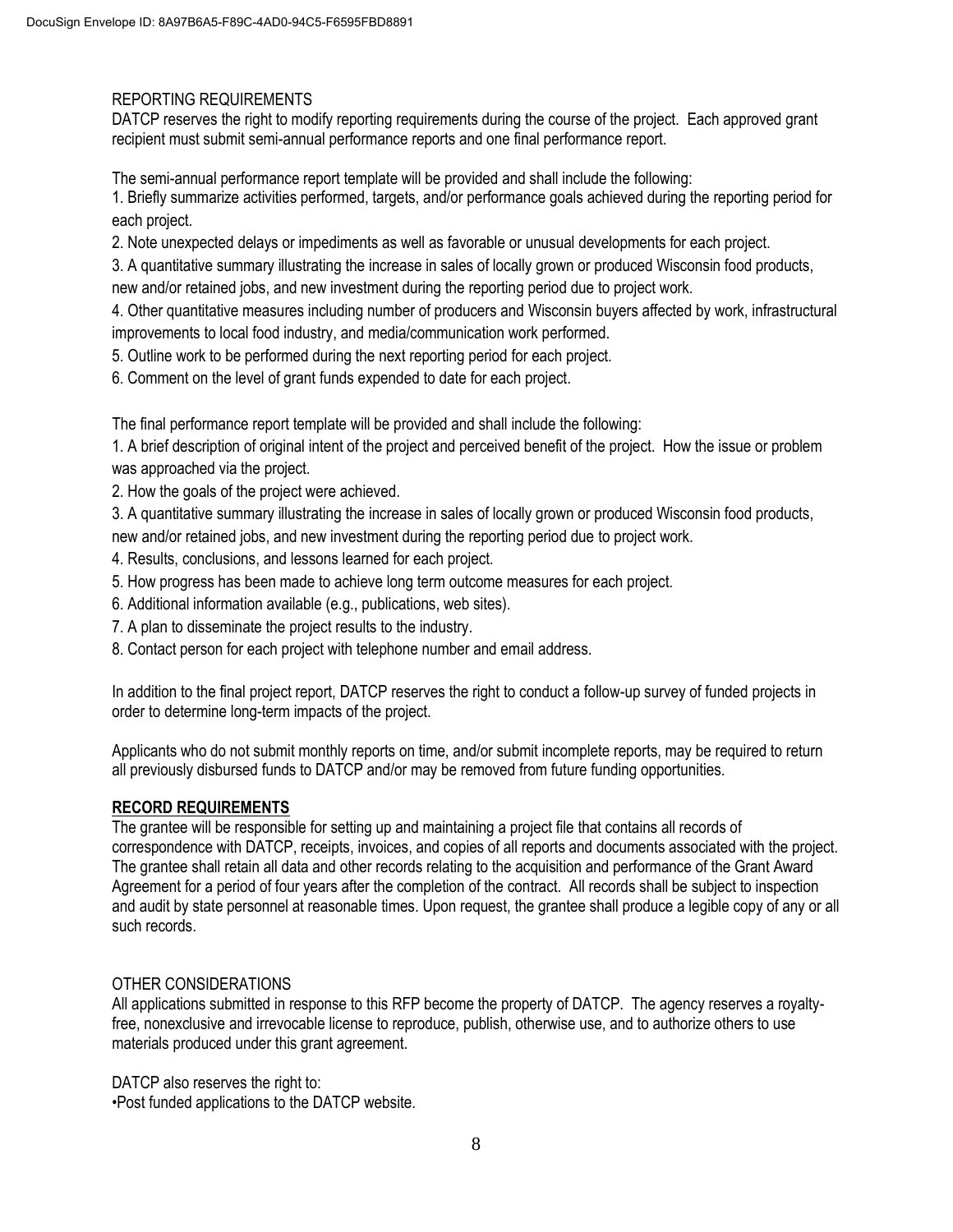•Reject any or all applications received.

•Waive or modify minor irregularities in applications received, after prior notification and agreement of applicant. •Use any or all ideas submitted unless those ideas are covered by legal patent or proprietary rights.

•Clarify the scope of this program, within the RFP requirement and with appropriate notice to all applicants, to best serve the interests of the State of Wisconsin.

•Amend program specifications after their release, with appropriate written notice to potential applicants.

•Require a good faith effort on the part of the project sponsor to work with DATCP subsequent to project completion to develop or implement project results in Wisconsin.

•Withhold any payments when contract conditions are not met.

## **9. Definitions & Examples**

#### **Definitions**

- **1.** Wisconsin food products: "Food product" means an unprocessed commodity or processed product that is used for food or drink by humans. "Food product" includes a food product ingredient. "Wisconsin food product" means a food product that is one of the following: grown in this state; produced from animals kept in this state; or primarily derived from food products that are grown in this state or produced from animals kept in this state.
- **2.** Local purchaser: "Local purchaser" means a consumer who buys a Wisconsin food product at a location near the place where the food product is produced, or a person who buys a Wisconsin food product for resale at a location near the place where the food product is produced.
- **3.** Local/Locally: "Locally"/"Local" means within the borders of the state of Wisconsin and/or a 100 mile radius of the location of the farm or business.

#### Grant Examples

- A honey producer wants to partner with a neighboring farm growing herbs and chili peppers to create spicy and herbal-infused honey. He applies to the BLBW grant to fund his time, his employee's time, a few supplies, and label development.
- A vended meal company that prepares and delivers vended/catered meals to early care centers, schools, and elder care feeding sites wants to meet the market demand to use more Wisconsin-grown foods in their vended meals. They hire a consultant to develop new menus and recipes that meet their customer needs, purchase small equipment to increase their use of local whole, fresh product, and hire a graphic designer to create new marketing and educational materials to be provided with their new/improved meals.
- Phyllis is farming on 4 acres in Northwest Wisconsin. She has a CSA and is selling to several restaurants in her area. She wants to hire a consultant to create a better business plan that includes a 10-year strategy so she will be able to sell to more local wholesale accounts, and to purchase a cooler for \$4,000.
- A hospital/school has a successful practice purchasing produce from a local farm or farmer-owned cooperative, and they want to increase the amount of local foods they purchase and use in their food service operation. Their plan is to purchase a large volume of produce in August and September, and process it into ratatouille, and freeze it for use throughout the winter. They will use the grant funds to hire a food service consultant to analyze their processing and food safety practices, purchase reusable storage supplies, and hire an evaluator to report on the process, create a case study, and share their lessons learned with other hospitals/schools.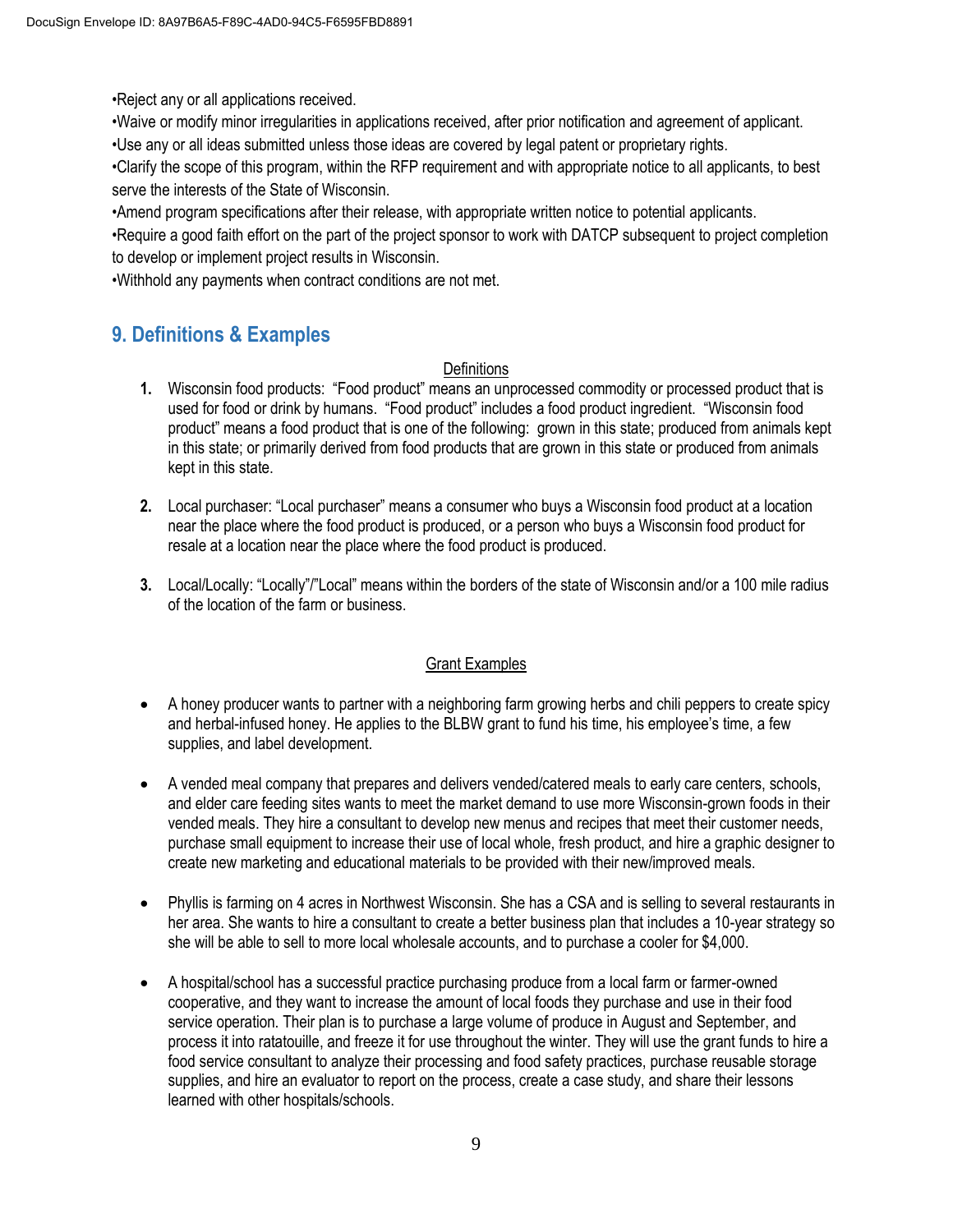- Elin wants to hire an on-farm food consultant to help streamline her post-harvest operations and work with her employees on training about food safety practices.
- A Wisconsin grower and packer of dry beans and legumes predominantly sells their product for export. They want to create a supply chain for their dry beans in the state of Wisconsin, including packaging, distribution, and marketing - with an emphasis on the institutional markets. They will use the grant funds to develop institutional-scale packaging and labeling, hire a salesperson to create/manage relationships with distributors and vendors that service Wisconsin, and create recipes and educational services to help institutions learn to use dry beans and incorporate them into menu items.

#### Budget Example

-Match must be at least 1:1 for every dollar requested for reimbursement.

-Budget narrative must be included to more fully describe project expenses.

-Items not included in the budget will not be allowed for match or grant requests

-Matching funds must also be eligible project expenses.

-Expenses listed must directly result in anticipated measurable outcomes.

-For salary and subcontractor/consultant categories, applicants must identify who and what work is to be done and use an hourly rate.

-Refer to page five to see eligible and ineligible expenses.

#### **Budget Summary Table**

| <b>Category</b>                                                                   | <b>Description</b>                                                                                         | Grant<br><b>Request</b> | <b>Matching</b><br><b>Contributions</b> |
|-----------------------------------------------------------------------------------|------------------------------------------------------------------------------------------------------------|-------------------------|-----------------------------------------|
| Salaries, Wages, & Fringe<br><b>Benefits</b>                                      | Salary for employee #1 @ \$20/hour for<br>400 hours<br>Salary for employee #2 @ \$18/hour for<br>350 hours | \$8,002                 | \$8,002                                 |
| Contract & Consulting<br>Services                                                 | Brand and web design with Sumac<br>Design                                                                  | \$3,000                 | \$1,000                                 |
| Supplies & Materials                                                              | Bags-350 count 35#, field totes,                                                                           | \$498                   |                                         |
| Travel<br>\$0.51 per mile                                                         | 146.55 miles of travel for 4 site visits                                                                   |                         | \$75.74                                 |
| Public Information<br>(Mailings, business cards,<br>sell sheets, brochures, etc.) | Sell sheets, brochures                                                                                     | \$1,000                 | \$1,000                                 |
| Real estate/Equipment<br>rental                                                   | N/A                                                                                                        |                         |                                         |
| Equipment**                                                                       | Vacuum Sealer, Speed Rack                                                                                  |                         | \$2,500                                 |